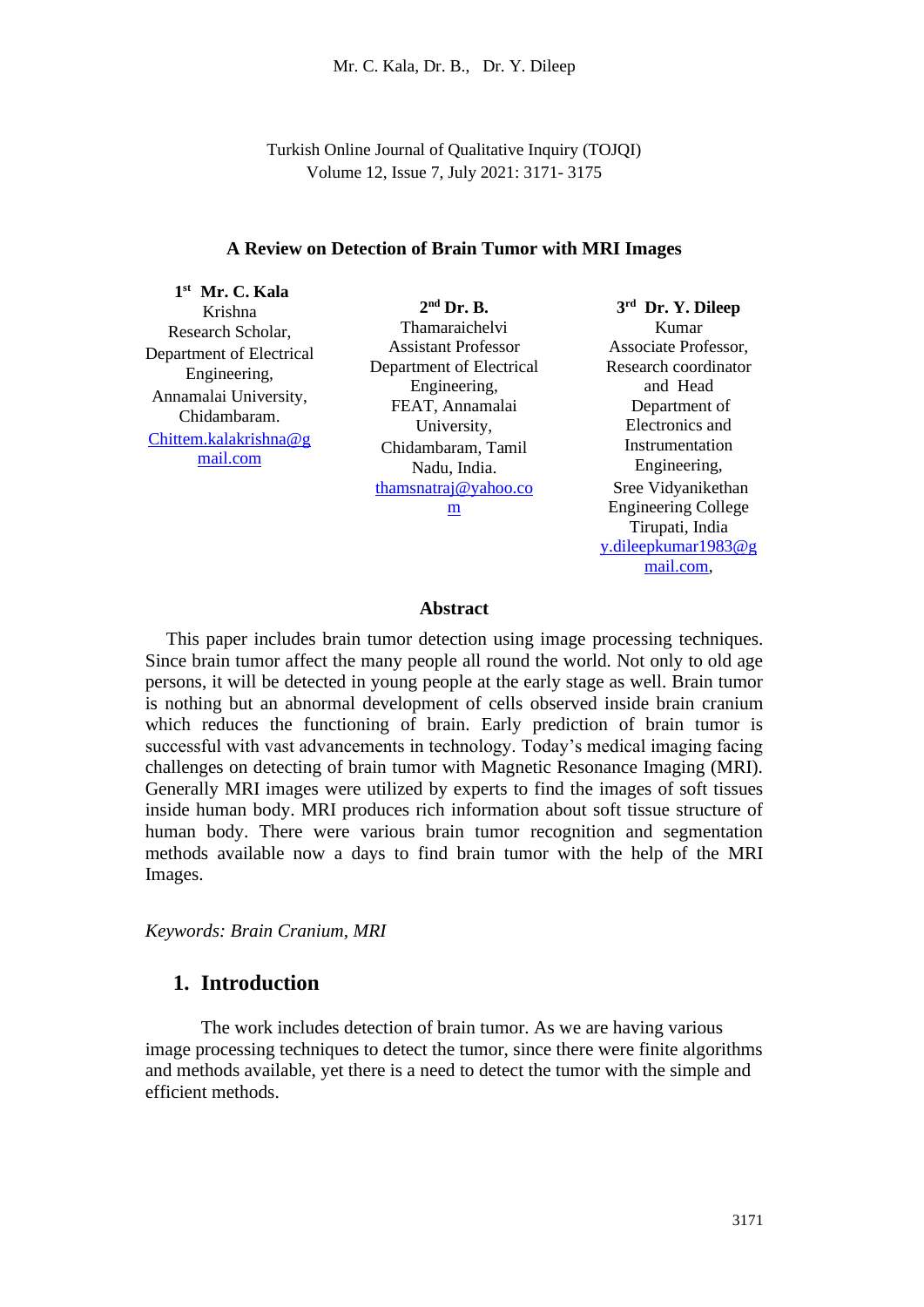# **2. Literature Survey**

Automatic segmentation method of detecting brain tumor based on CNN is discussed in (1). Preprocessing and enhancement techniques which were helpful to improve the findings of the suspicious region from Magnetic Resonance Image (MRI) is in (2). Three common approaches to segmentation commonly represented as, Boundary approach also called as thresholding technique, Edgebased approach, Region-based approach is discussed in (3). Image enhancement, clustering and Classification to detect brain tumor and different stages of detecting brain tumor includes filtering operations, edge detection algorithms, morphological operations and clustering were discussed in(4). MRI Images were extracted from MICCAI BraTS dataset and tumor is segmented with the help of image processing techniques and by using feature extraction, then fed to any algorithms is discussed in paper (5).

# **3. Methodology**

.

This work includes detection of tumor by using Thresholding technique and also by using watershed algorithm. The detected tumor is compared on the two methods. The first method, Thresholding technique which converts every pixel into black or white or no change which in-turn depends on the original color value is in the threshold range or not. Moreover, thresholding technique is a natural way to separate an image into some regions. The general steps followed in order to extract various features were, Input MRI Image, Pre-Processing and Enhancement, Image segmentation and Feature extraction.

Image Pre-Processing is used to improve the detecting region well. Noise image can be de-noised by using gray scaling. rgb2gray converts RedGreenBlue values into Gray scale. Enhancement of the image to a particular size can be viewed to look better.

After Preprocessing, the image need to verify to differentiate tumor. Keeping the threshold value between 0 and 1 as it is a segmentation method. Its Gray Value remapping method, if R is assumed as an operation and represented as

### $R(X)=0$  if  $X \leq t$ 1 if  $X>t$

Where X is the gray value and t is threshold value. Here in this thresholding method, the gray image converted in to a binary image and the image is at last segmented in to two values 0 and 1. The processed image is compared to input sample and if the tumor persists, that is highlighted with a white color.

The general Thresholding technique includes reading of an image from a particular folder. After that we need to resize it to get a better quality of the MRI Image. Then converting into gray scale image to remove the unwanted part. After conversion, we need to evaluate the binarized image in between 0 and 1. With the help of sharpening function, make it to noise free. Apply some functions available in MATLAB as per the required operation and at last we detected the portion of tumor. Some of the special functions and its functions used in this thresholding technique. imread()- reads a gray scale image or color image, imshow()- displays the image in figure, imresize()-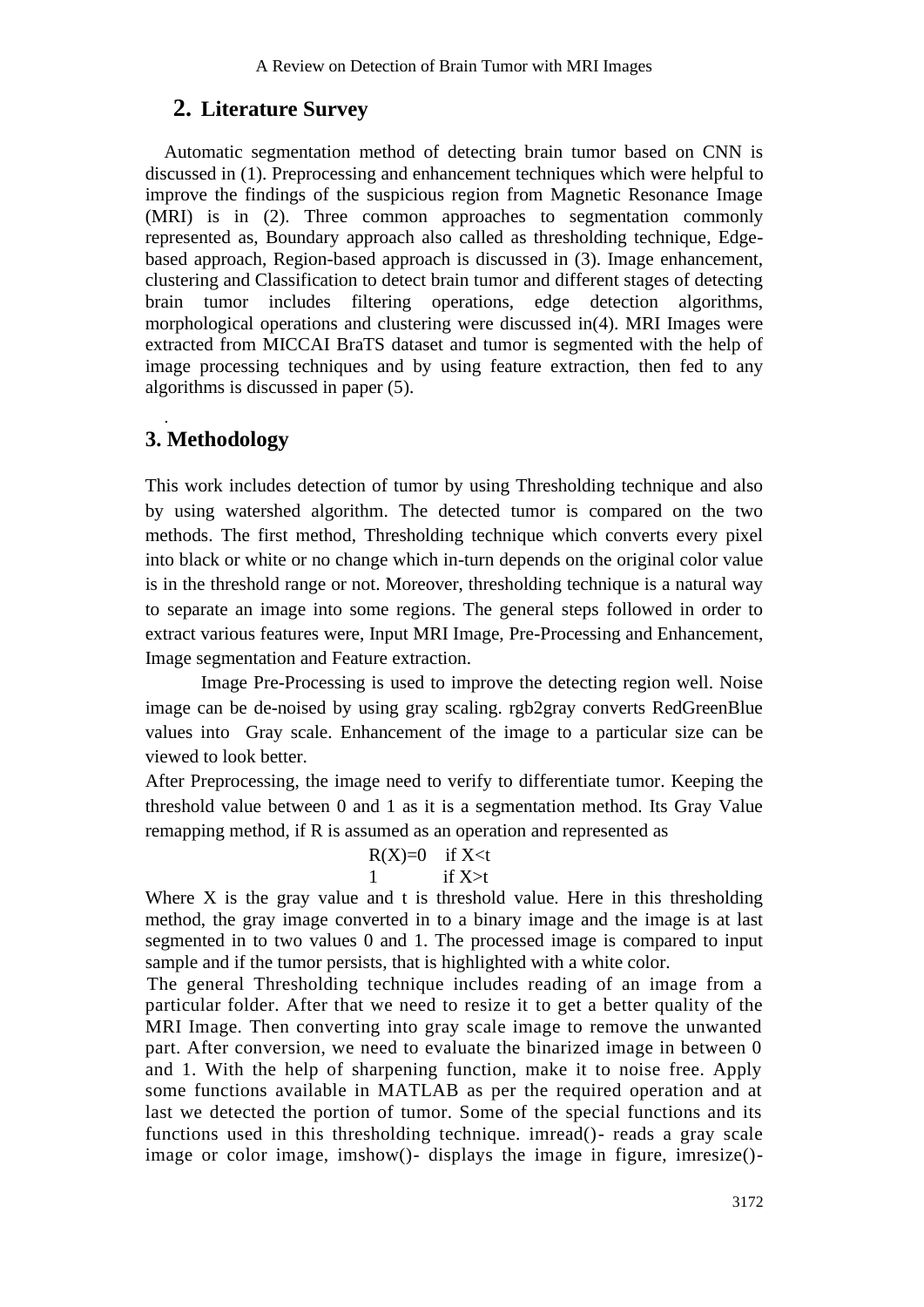### Mr. C. Kala, Dr. B., Dr. Y. Dileep

returns image that has no.of rows and columns specified by two element vector, rgb2gray()- returns a gray image with reducing hue and saturation of rgb image, imbinarize()-creates a binary image from gray scale, bwareaopen(), imsharpen()-control the aspects of unsharp masking, im2bw() comparision of input file in the range specified, logical(bw)-converts a numeric value to a logical in array, regionprops(,'solidity','area')-returns measurments, Density=[stats.solidity]- solidity area fraction of the region as compared to convex hull, Area('vector')-plots each column in matrix vector as seperate curve and stacks the curve, max()-returns the max elements of the array, ismember()-returns an array containing logical 1 where data in lable is found in tumor lable, strel()- creates a structure element with the specified distance from the origin, imdilate()-returns the dilated image, boundaries



The second method to detect portion of a tumor will be watershed algorithm. In this method, at first we need to read the image from the desired folder and then we need to do gray-scaling and applying pre-processing techniques. After that we need to apply HPF and median filter to improve the image quality. Segmentation is done with the help of watershed algorithm and atlast we need to apply morphological operations. Then atlast we will find the portion of tumor. The high pass filter used here enhances edges, differentiate neighborhood digital numbers.

| <b>Thresholding Technique</b>                                                                                                                | <b>Watershed Algorithm</b>                                                                                 |
|----------------------------------------------------------------------------------------------------------------------------------------------|------------------------------------------------------------------------------------------------------------|
| 1. Operation is simple yet powerful                                                                                                          | 1. It's a morphological gradient<br>dependent technique.                                                   |
| 2. Main logic is the selection of a<br>threshold value.                                                                                      | 2. Morphological operations targets the<br>dimensions of image in order to<br>determine the output figure. |
| 3. The basic step is to convert the<br>image to binary which reduces the<br>complexity of data and simplifies the<br>process of recognition. | 3. Pixels falling under similar intensities<br>are grouped together.                                       |

# **4. Comparison Results**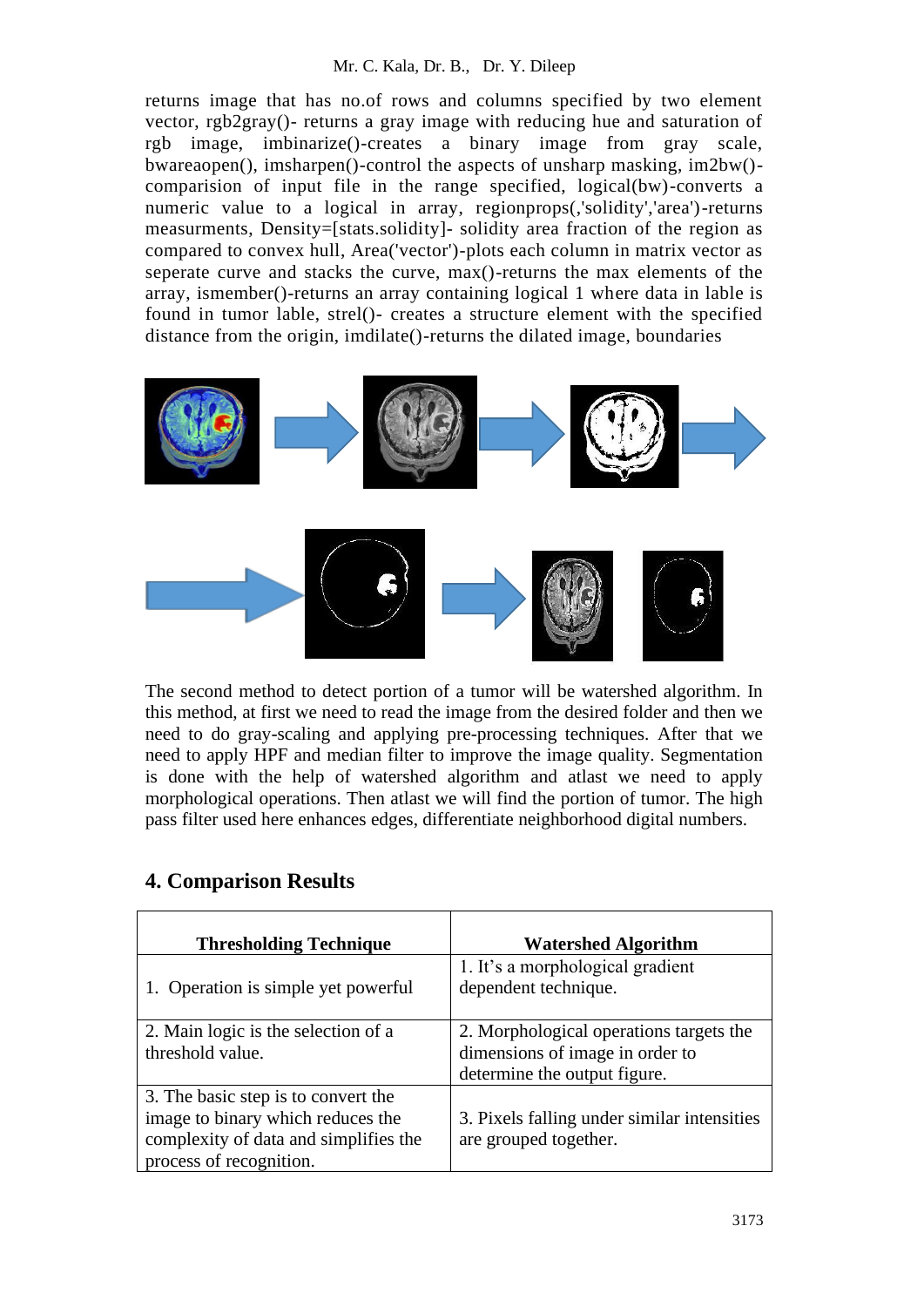| 4. Best Results: Tumor is absolutely<br>detected. Edges resemble to the portion<br>of the tumor | 4. Average results: good localization in<br>the brain tumor. But here, edges are not<br>fully matched. |
|-------------------------------------------------------------------------------------------------|--------------------------------------------------------------------------------------------------------|
| Input Image                                                                                     | Input-Image                                                                                            |
|                                                                                                 |                                                                                                        |
| <b>Output Image</b>                                                                             | Output Image                                                                                           |
|                                                                                                 |                                                                                                        |

## **5. Conclusion and Future Scope:**

In this work, two methodologies are examined and analyzed using individual segmentation approach with the help of matlab coding. Extraction of tumor location is achieved with the developed MATLAB code. There may be many types of algorithm codes for brain tumor detection, but thresholding gives the best output results comparatively. In future many novel algorithms for segmentation and classification of brain tumours were implemented by including additional features information which makes the system more sensitive.

# **6. References:**

- 1. Riddhi.S.Kapse1 , Dr. S.S. Salankar2 , Madhuri.Babar3 "Literature Survey on Detection of Brain Tumor from MRI Images"IOSR Journal of Electronics and Communication Engineering (IOSR-JECE) e-ISSN: 2278- 2834,p- ISSN: 2278- 8735.Volume 10, Issue 1, Ver. II (Jan- Feb. 2015),PP 80-86.
- 2. A.Sindhu1 , S.Meera2 "A Survey on Detecting Brain Tumor in mri Images Using Image Processing Techniques "International Journal of Innovative Research in Computer and Communication EngineeringVol. 3, Issue 1, January 2015.
- 3. Zeynel Cebeci1 , Figen Yildiz 2 "Comparison of K-Means and Fuzzy C-Means Algorithms on Different Cluster Structures"Journal of Agricultural Informatics (ISSN 2061-862X) 2015 Vol. 6, No. 3:13-23.
- 4. Soumi Ghosh , Sanjay Kumar Dubey "Comparative Analysis of K-Means and Fuzzy CMeans Algorithms" ((IJACSA) International Journal of Advanced Computer Science and Applications, Vol. 4, No.4, 2013.